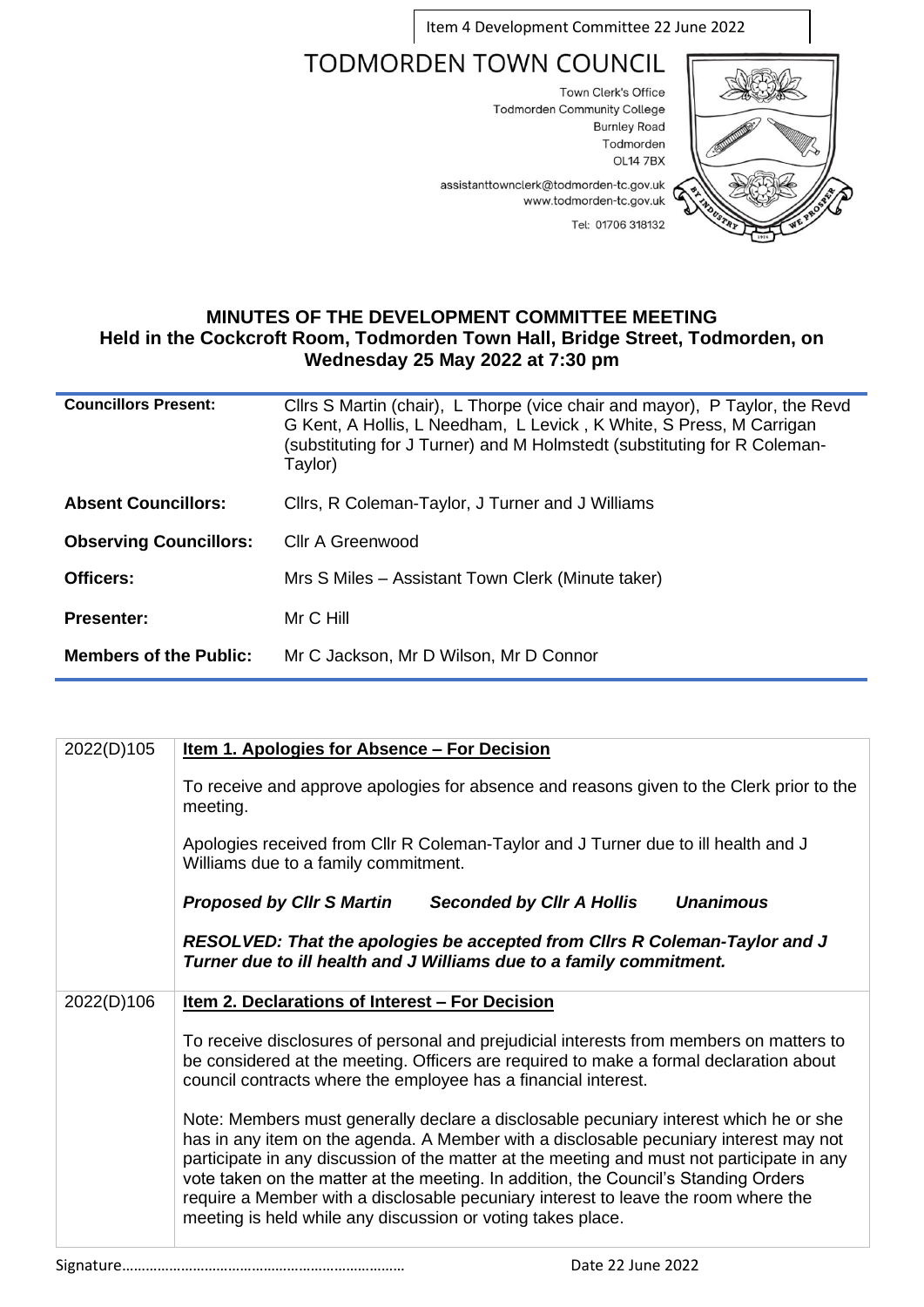|             | CIIr L Thorpe declared an interest in item 7b and suggested that she will leave the room<br>for that item.                                                                                                                                                                                                                                                                                                                      |
|-------------|---------------------------------------------------------------------------------------------------------------------------------------------------------------------------------------------------------------------------------------------------------------------------------------------------------------------------------------------------------------------------------------------------------------------------------|
|             | Proposed by Cllr S Martin and Seconded by Cllr K White<br><b>Unanimous</b>                                                                                                                                                                                                                                                                                                                                                      |
|             | RESOLVED:- That Cllr L Thorpe will leave the room whilst item 7b is being<br>discussed.                                                                                                                                                                                                                                                                                                                                         |
| 2022(D)107  | <u>Item 3. Public Participation - For Decision</u>                                                                                                                                                                                                                                                                                                                                                                              |
|             | To adjourn the meeting to allow members of the public to make representation on the<br>business of the agenda for the meeting.                                                                                                                                                                                                                                                                                                  |
|             | Note: No resolutions can be under public participation                                                                                                                                                                                                                                                                                                                                                                          |
|             | On his arrival to the meeting, Mr D Connor spoke about item 7h. He said that the trees<br>are mature and attractive and that he is against them being felled as this would be<br>detrimental to that part of Walsden.                                                                                                                                                                                                           |
|             | Proposed by Clir S Martin and Seconded by Clir P Taylor<br><b>Unanimous</b>                                                                                                                                                                                                                                                                                                                                                     |
|             | RESOLVED:- That members of the public can make representation on the business<br>of the agenda for the meeting.                                                                                                                                                                                                                                                                                                                 |
| .2022(D)108 | <u><b>Item 4. Minutes - For Decision</b></u>                                                                                                                                                                                                                                                                                                                                                                                    |
|             | To approve the draft minutes of the Development Committee meeting held 27 April 2022<br>(previously circulated).                                                                                                                                                                                                                                                                                                                |
|             | CIIr M Holmstedt attended the meeting substituting for CIIr R Coleman-Taylor but was not<br>recorded as having attended.                                                                                                                                                                                                                                                                                                        |
|             | <b>Unanimous</b><br>Proposed by Cllr L Levick and Seconded by Cllr L Needham                                                                                                                                                                                                                                                                                                                                                    |
|             | RESOLVED:- That the draft minutes of the Development Committee meeting held<br>on 27 April 2022 be approved as a true record of proceedings, subject to Cllr M<br>Holmstedt being added to the list of those attending.                                                                                                                                                                                                         |
| 2022(D)109  | <u>Item 5. Exclusion of Press and Public - Public Bodies (Admission to meetings Act</u><br>1960) – For Decision                                                                                                                                                                                                                                                                                                                 |
|             | To consider and confirm any agenda items that require the exclusion of the Press and<br>Public in accordance with the Public Bodies (Admissions to Meetings) Act 1960 for<br>matters appertaining to confidential or exempt information.                                                                                                                                                                                        |
|             | <b>Unanimous</b><br>Proposed by Cllr S Martin and Seconded by Cllr A Hollis                                                                                                                                                                                                                                                                                                                                                     |
|             | RESOLVED:- That any public or press who may attend be allowed to stay for the<br>whole of the meeting.                                                                                                                                                                                                                                                                                                                          |
| 2022(D)110  | Item 6. Neighbourhood Plan - Presentation from Colin Hill, Project Manager                                                                                                                                                                                                                                                                                                                                                      |
|             | Mr C Hill explained that the timetable for the neighbourhood plan had been changed to<br>align with the launch of the Calderdale Local Plan. This is to enable the incorporation of<br>updated Calderdale policies, data from the 2021 census and the addition of a list of<br>heritage buildings and green spaces in Todmorden. This will require further public<br>consultation as the original document was written in 2015. |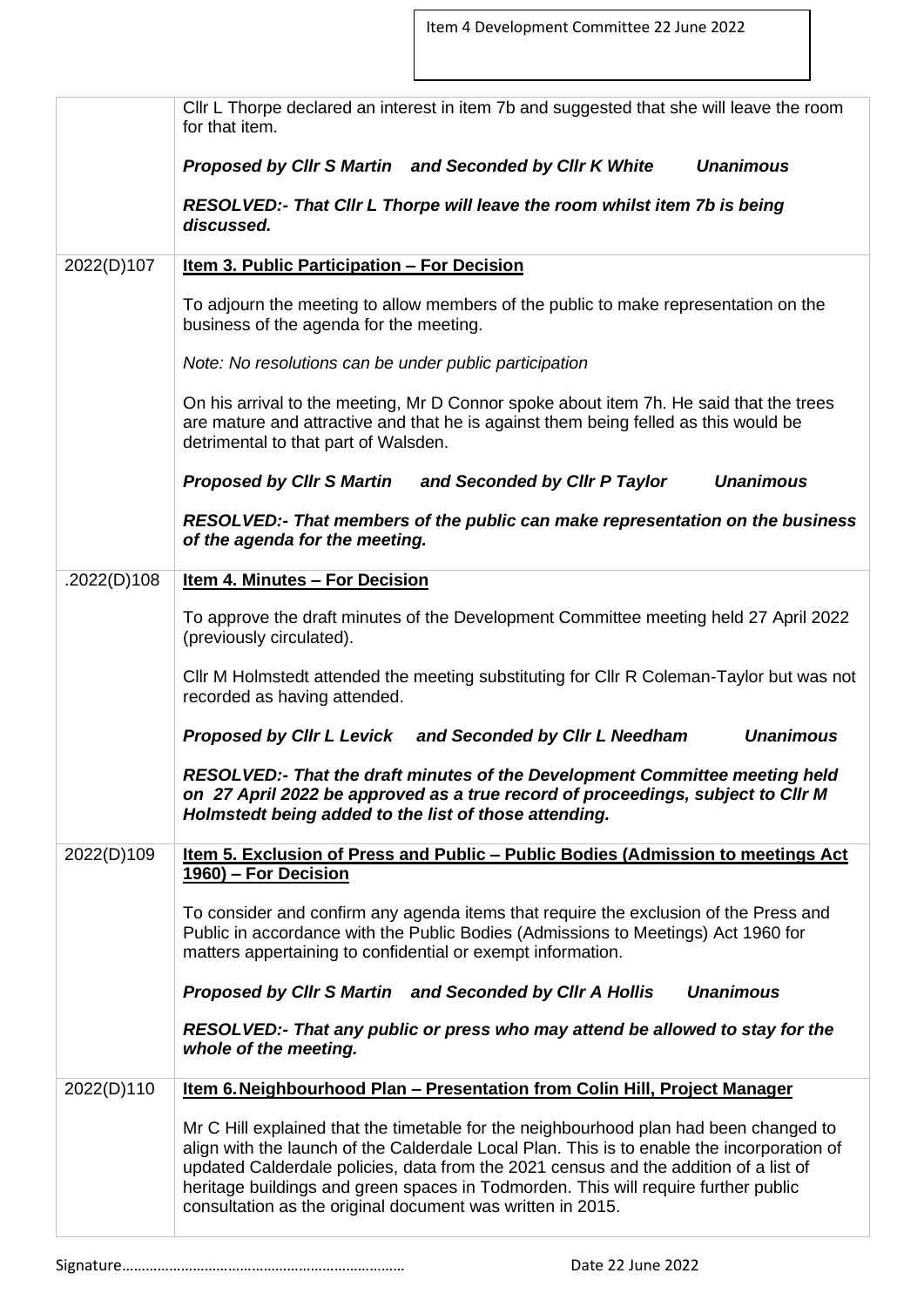|            |          |                               |                                     | There was discussion about the possibility of some of the heritage buildings being listed.<br>Mr C Hill suggested that a set of criteria could be developed for this purpose.                                                         |                                                                                                                                                |
|------------|----------|-------------------------------|-------------------------------------|---------------------------------------------------------------------------------------------------------------------------------------------------------------------------------------------------------------------------------------|------------------------------------------------------------------------------------------------------------------------------------------------|
|            |          |                               |                                     | CIIr M Holmstedt suggested that members of the Development Committee would benefit<br>from training in how to apply the content of the design guide to future planning<br>applications once the neighbourhood plan has been ratified. |                                                                                                                                                |
|            |          |                               |                                     | The Assistant Town Clerk thanked Mr D Wilson, Mr C Jackson and Cllr P Taylor for their<br>valuable and generous help in identifying heritage buildings in Todmorden.                                                                  |                                                                                                                                                |
|            |          |                               |                                     | Proposed by Cllr G Kent and Seconded by Cllr P Taylor                                                                                                                                                                                 | <b>Unanimous</b>                                                                                                                               |
|            |          |                               |                                     | RESOLVED:- That the list of heritage buildings/sites be circulated to members.                                                                                                                                                        |                                                                                                                                                |
|            |          |                               |                                     | Proposed by Cllr G Kent and Seconded by Cllr L Levick                                                                                                                                                                                 | <b>Unanimous</b>                                                                                                                               |
|            |          |                               |                                     | RESOLVED:- That consideration be given to the inclusion of additional allotments<br>in specific green spaces identified in the neighbourhood plan.                                                                                    |                                                                                                                                                |
|            |          |                               |                                     | RESOLVED:- That consideration be given to the possibility of some of the heritage<br>buildings identified in the neighbourhood plan becoming listed properties.                                                                       |                                                                                                                                                |
| 2022(D)111 |          |                               |                                     | <b>Item 7. Comments on Planning Applications- For Decision</b>                                                                                                                                                                        |                                                                                                                                                |
|            |          |                               |                                     |                                                                                                                                                                                                                                       |                                                                                                                                                |
|            |          |                               |                                     | To submit comments on the planning applications received from Calderdale Council.<br>Comments as detailed below were agreed by Members en bloc                                                                                        |                                                                                                                                                |
|            |          |                               |                                     | Proposed by Cllr S Martin and Seconded by Cllr K White                                                                                                                                                                                | <b>Unanimous</b>                                                                                                                               |
|            |          | Calderdale Council en bloc.   |                                     | RESOLVED:- That the consultees responses as detailed below be submitted to                                                                                                                                                            |                                                                                                                                                |
|            |          |                               |                                     |                                                                                                                                                                                                                                       |                                                                                                                                                |
|            | Item     | <b>Application</b>            | <b>Address</b>                      | <b>Purpose</b>                                                                                                                                                                                                                        | <b>Consultation</b>                                                                                                                            |
|            | no<br>7a | <b>Number</b><br>22/00319/HSE | 5 Shaw Wood<br>Avenue               | Erection of single storey<br>side and rear extension                                                                                                                                                                                  | <b>Feedback</b><br><b>Not supported</b>                                                                                                        |
|            |          |                               | Todmorden<br>Calderdale<br>OL14 6DD | and conversion of loft to<br>habitable use following<br>the demolition of existing<br>side garage.                                                                                                                                    | This is because the<br>garage is too small<br>to accommodate<br>two cars, lack of<br>local parking and<br>over intensification<br>of the site. |

Signature……………………………………………………………… Date 22 June 2022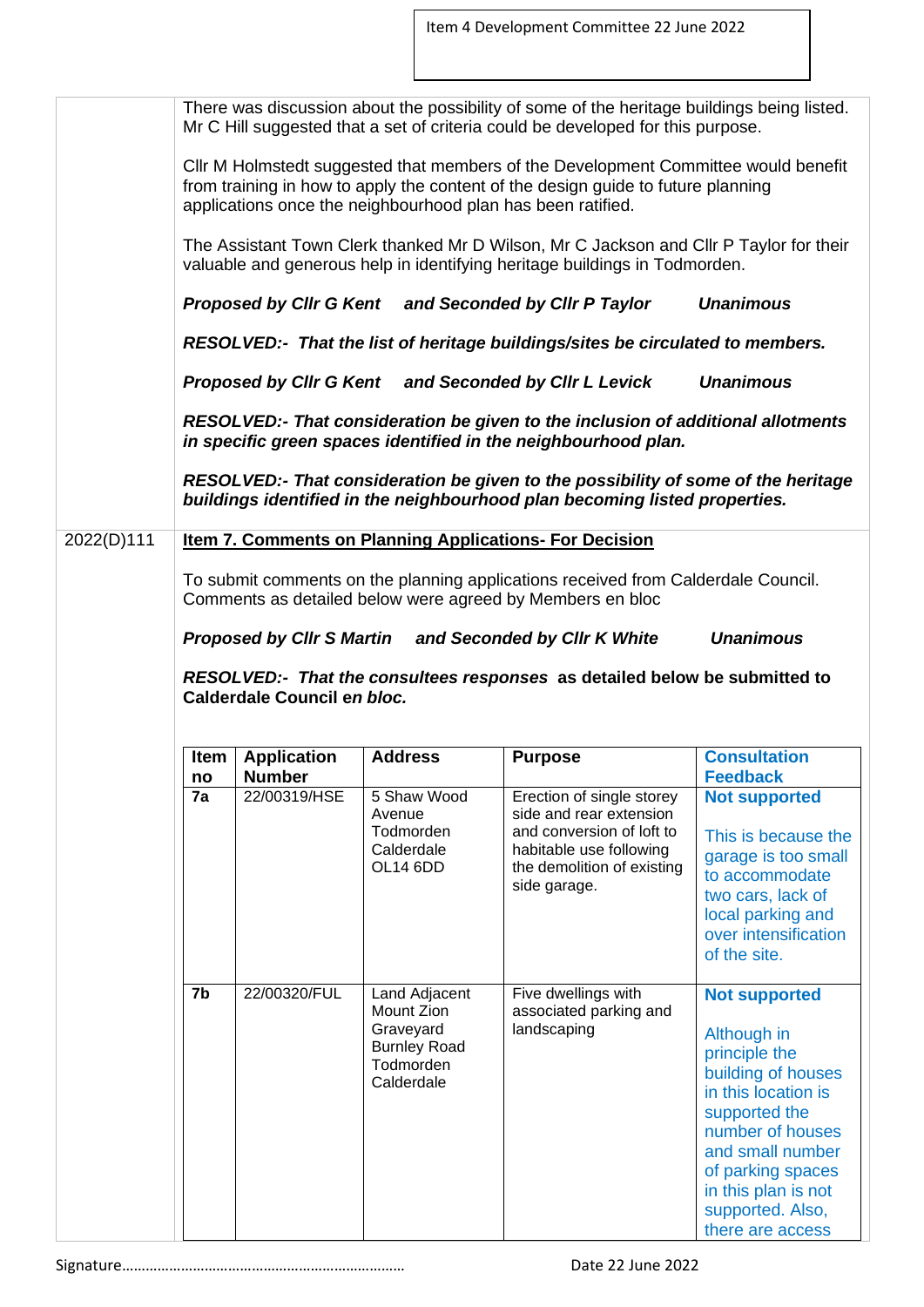|    |              |                                                                                                        |                                                                                                                             | and visibility issues<br>at this site due to<br>the bend in the<br>road. There are<br>also parking issues<br>generally in this<br>area.<br>Also, any external<br>surfaces should be<br>permeable.                                                                                                 |
|----|--------------|--------------------------------------------------------------------------------------------------------|-----------------------------------------------------------------------------------------------------------------------------|---------------------------------------------------------------------------------------------------------------------------------------------------------------------------------------------------------------------------------------------------------------------------------------------------|
| 7c | 22/00148/FUL | Victoria Works<br>Salford<br>Todmorden<br>Calderdale<br>OL147LF                                        | Storage building                                                                                                            | <b>Supported</b>                                                                                                                                                                                                                                                                                  |
| 7d | 22/20049/TPO | <b>Tree Tops</b><br>7 Dale Avenue<br>Todmorden<br>Calderdale<br><b>OL14 6BA</b>                        | Remove competing<br>stems (Tree<br>Preservation Order)                                                                      | <b>Supported</b>                                                                                                                                                                                                                                                                                  |
| 7e | 22/00167/LBC | Crab Apple<br>Farm<br><b>Stoney Royd</b><br>Lane<br>Todmorden<br>Calderdale<br><b>OL14 8EP</b>         | Incorporation of<br>store/barn to create<br>living space, ancillary<br>to existing dwelling<br>(Listed Building<br>Consent) | <b>Supported</b>                                                                                                                                                                                                                                                                                  |
| 7f | 22/00166/HSE | Crab Apple<br>Farm<br><b>Stoney Royd</b><br>Lane<br>Todmorden<br>Calderdale<br><b>OL14 8EP</b>         | Incorporation of<br>store/barn to create<br>living space, ancillary<br>to existing dwelling                                 | <b>Supported</b>                                                                                                                                                                                                                                                                                  |
| 7g | 22/20065/TPO | Cloughside<br>Hole Bottom<br>Road<br>Todmorden<br>Calderdale<br><b>OL14 8DB</b>                        | Fell three trees (Tree<br>Preservation Order)                                                                               | <b>Insufficient</b><br><b>information</b><br>available on which<br>to comment                                                                                                                                                                                                                     |
| 7h | 22/20035/TPO | Land North of<br>Cloughside<br><b>House Peel</b><br>Cottage Road<br>Walsden<br>Todmorden<br>Calderdale | Fell two trees (Tree<br>Preservation Order)                                                                                 | <b>Not supported</b><br><b>Concern was</b><br>expressed that work<br>has already started<br>to remove these<br>mature trees which<br>are an important part<br>of the landscape of<br>this location.<br>As the damage is to<br>retaining wall and not<br>the property is it<br>strongly encouraged |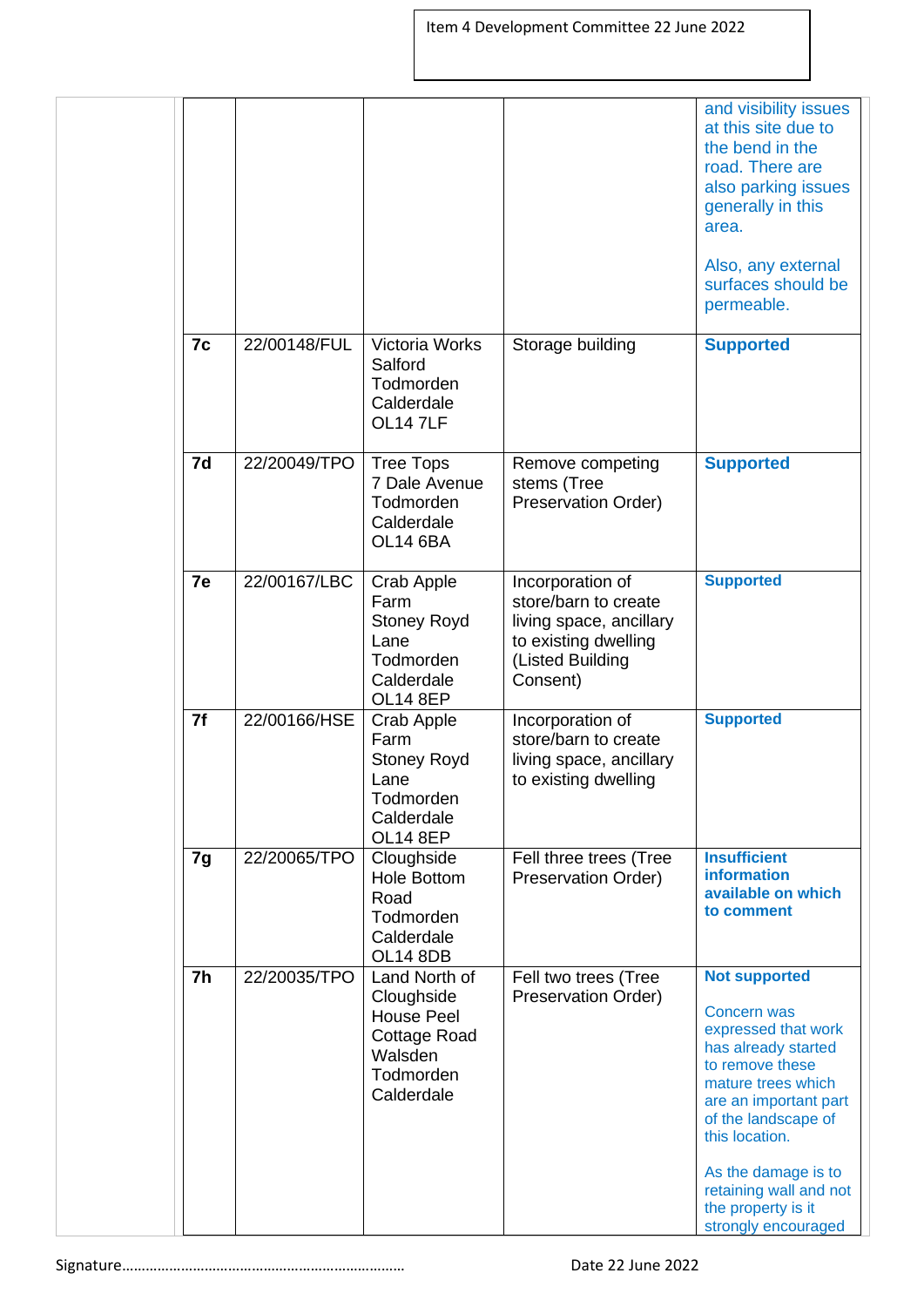|                                                                                                                                                                                                                                                                                                            |                                                                                                             |                                             |                                                                                                       |                                                                                                                                                    | that another option to<br>felling is considered.                                                                                                                                         |  |
|------------------------------------------------------------------------------------------------------------------------------------------------------------------------------------------------------------------------------------------------------------------------------------------------------------|-------------------------------------------------------------------------------------------------------------|---------------------------------------------|-------------------------------------------------------------------------------------------------------|----------------------------------------------------------------------------------------------------------------------------------------------------|------------------------------------------------------------------------------------------------------------------------------------------------------------------------------------------|--|
|                                                                                                                                                                                                                                                                                                            |                                                                                                             |                                             |                                                                                                       |                                                                                                                                                    | Concern was also<br>expressed that work<br>is underway inside<br>the property when no<br>planning permission<br>has been given.                                                          |  |
|                                                                                                                                                                                                                                                                                                            | 7i                                                                                                          | 22/00193/LAA                                | Todmorden<br><b>Sports Centre</b>                                                                     | Installation of air<br>source heat pump,                                                                                                           | <b>Supported</b>                                                                                                                                                                         |  |
|                                                                                                                                                                                                                                                                                                            |                                                                                                             |                                             | Ewood Lane<br>Todmorden<br>Calderdale<br><b>OL14 7DF</b>                                              | new substation and<br>metal housing                                                                                                                | It is hoped that the<br>timing of the<br>temporary closure of<br>the sports centre in<br><b>Todmorden and the</b><br>North Bridge sports<br>centre in Halifax be<br>phased.              |  |
|                                                                                                                                                                                                                                                                                                            | 7j                                                                                                          | 22/80003/DNO                                | Fenced<br>Compound<br>Portsmouth Mill<br><b>Station Parade</b><br>Todmorden<br>Calderdale<br>OL14 8PU | Demolition of mill                                                                                                                                 | <b>Supported</b>                                                                                                                                                                         |  |
|                                                                                                                                                                                                                                                                                                            | 7k                                                                                                          | 22/00394/FUL                                | Site Of Sourhall<br>Court Todmorden<br>Calderdale                                                     | Conversion of previously<br>approved garage building<br>(not yet built) to form a<br>single detached dwelling<br>(Application No.<br>20/00757/FUL) | <b>Supported</b><br>It is noted that there<br>may be a standing<br>stone nearby $- a$<br>'menhir'. If so, it is<br>recommended that<br>this be protected<br>during any building<br>work. |  |
| 2022(D)112                                                                                                                                                                                                                                                                                                 | <b>Information</b>                                                                                          |                                             |                                                                                                       | Item 8a. Correspondence Concerning Previous Planning Applications - For                                                                            |                                                                                                                                                                                          |  |
|                                                                                                                                                                                                                                                                                                            |                                                                                                             | To receive a verbal update                  |                                                                                                       |                                                                                                                                                    |                                                                                                                                                                                          |  |
|                                                                                                                                                                                                                                                                                                            |                                                                                                             |                                             | Cllr A Greenwood raised the felling of trees in Cornholme.                                            |                                                                                                                                                    |                                                                                                                                                                                          |  |
| Proposed by Cllr S Martin and Seconded by Cllr K White<br>RESOLVED:- That the Assistant Town Clerk write to Tilhill Services to ask how the<br>felling of these trees fits in with their policies about the climate emergency<br>(the reduction in carbon harvesting and impact on the climate emergency). |                                                                                                             |                                             |                                                                                                       | <b>Unanimous</b>                                                                                                                                   |                                                                                                                                                                                          |  |
|                                                                                                                                                                                                                                                                                                            |                                                                                                             |                                             |                                                                                                       |                                                                                                                                                    |                                                                                                                                                                                          |  |
|                                                                                                                                                                                                                                                                                                            | Item 8b. CMBC Decisions for Planning Applications Where Todmorden Town<br><b>Council has been Consulted</b> |                                             |                                                                                                       |                                                                                                                                                    |                                                                                                                                                                                          |  |
|                                                                                                                                                                                                                                                                                                            |                                                                                                             | To receive written update                   |                                                                                                       |                                                                                                                                                    |                                                                                                                                                                                          |  |
|                                                                                                                                                                                                                                                                                                            |                                                                                                             | <b>Proposed by Cllr S Martin</b>            |                                                                                                       | <b>Seconded by CIIr K White</b>                                                                                                                    | <b>Unanimous</b>                                                                                                                                                                         |  |
|                                                                                                                                                                                                                                                                                                            |                                                                                                             | <b>RESOLVED: That the list be received.</b> |                                                                                                       |                                                                                                                                                    |                                                                                                                                                                                          |  |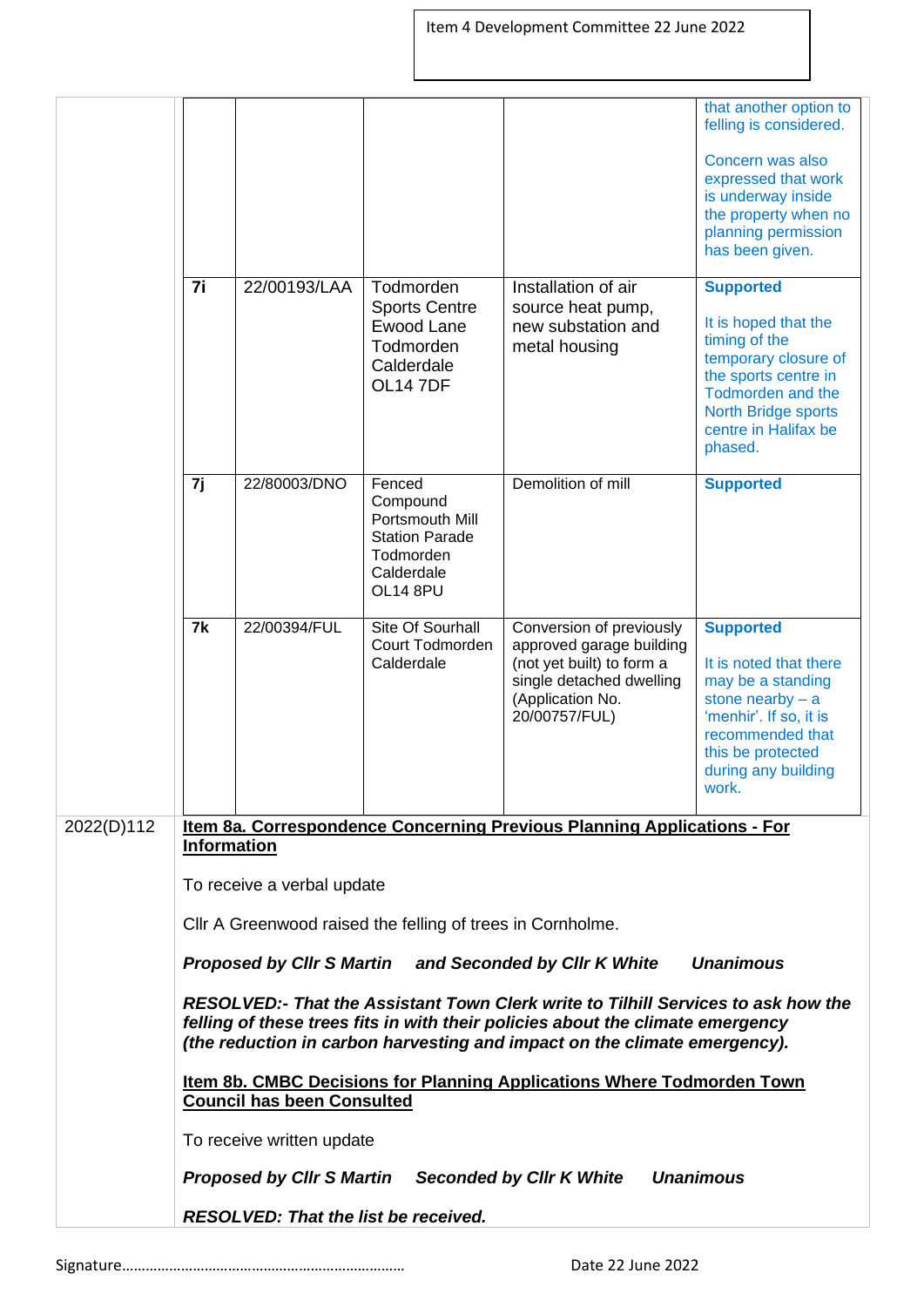| 2022(D)113 | Item 9. Outstanding and Completed Issues Registers, Including Paths and<br><b>Obstructions - For Information</b>                                                                                                                                                                                                                                                                                                                                                                                                                                                                                                                                                                                                                                                                                                                                                            |
|------------|-----------------------------------------------------------------------------------------------------------------------------------------------------------------------------------------------------------------------------------------------------------------------------------------------------------------------------------------------------------------------------------------------------------------------------------------------------------------------------------------------------------------------------------------------------------------------------------------------------------------------------------------------------------------------------------------------------------------------------------------------------------------------------------------------------------------------------------------------------------------------------|
|            | To receive updates about blocked paths and obstructions as well as the Outstanding and<br><b>Completed Issues Registers</b>                                                                                                                                                                                                                                                                                                                                                                                                                                                                                                                                                                                                                                                                                                                                                 |
|            | a. Blocked paths and obstructions<br>b. Outstanding Issues Register<br>c. Completed Issues Register                                                                                                                                                                                                                                                                                                                                                                                                                                                                                                                                                                                                                                                                                                                                                                         |
|            | <b>Proposed by CIIr S Martin</b><br><b>Seconded by Cllr P Taylor</b><br><b>Unanimous</b>                                                                                                                                                                                                                                                                                                                                                                                                                                                                                                                                                                                                                                                                                                                                                                                    |
|            | <b>RESOLVED: That the lists be received.</b>                                                                                                                                                                                                                                                                                                                                                                                                                                                                                                                                                                                                                                                                                                                                                                                                                                |
| 2022(D)114 | <u>Item 10. Roadworks in Todmorden - For Information</u>                                                                                                                                                                                                                                                                                                                                                                                                                                                                                                                                                                                                                                                                                                                                                                                                                    |
|            | To provide verbal update.                                                                                                                                                                                                                                                                                                                                                                                                                                                                                                                                                                                                                                                                                                                                                                                                                                                   |
|            | Members were concerned about the amount of misinformation around about the<br>roadworks and the impact of these on the Town Centre.                                                                                                                                                                                                                                                                                                                                                                                                                                                                                                                                                                                                                                                                                                                                         |
|            | Although members appreciated that the goal of the works is to improve the road<br>infrastructure for the town, great concern was expressed that a clear timetable for the<br>works should be visible, that clear communications should be put in place to inform<br>people, that the traffic on the three main roads in Todmorden be monitored closely and<br>that work should be timed to avoid peak periods wherever possible (for example in<br>evenings). It was also suggested that some diversions could be advertised in the<br>approach to Todmorden. Some discussion took place about the pros and cons of phasing<br>the roadworks. It was suggested that information, when it is available, should be added to<br>the TTC website and social media so that local businesses and residents can be informed<br>to counter some of the misinformation being shared. |
|            | There were worries about the impact on local business (including the market), people<br>travelling to work and medical appointments and children getting to school. It was noted<br>that the Todmorden High School, Shade Primary School and Cornholme Primary School<br>are being impacted. Children travelling on school buses to Cornholme School had been<br>35 minutes late to school each day because of delays caused by the roadworks.                                                                                                                                                                                                                                                                                                                                                                                                                              |
|            | It was noted that the traffic management in place might not be fit for purpose, especially<br>on Rochdale Rd. It was also noted that the limited information available so far suggests<br>that the work on Water St and near the Town Hall will be finished soon. It was noted that<br>the Assistant Head of Strategy and Regeneration had advised that information about the<br>roadworks will be added to the CMBC website.                                                                                                                                                                                                                                                                                                                                                                                                                                               |
|            | Proposed by Cllr S Martin Seconded by Cllr L Thorpe Unanimous<br>RESOLVED: That the Assistant Town Clerk write to the Assistant Head of Strategy<br>and Regeneration and the Ward Councillors to gain more information about the                                                                                                                                                                                                                                                                                                                                                                                                                                                                                                                                                                                                                                            |
|            | timetable/plans and to feedback the issues raised.                                                                                                                                                                                                                                                                                                                                                                                                                                                                                                                                                                                                                                                                                                                                                                                                                          |
| 2022(D)115 | <u>Item 11. Flood Emergency Planning - For Information</u>                                                                                                                                                                                                                                                                                                                                                                                                                                                                                                                                                                                                                                                                                                                                                                                                                  |
|            | To receive written update                                                                                                                                                                                                                                                                                                                                                                                                                                                                                                                                                                                                                                                                                                                                                                                                                                                   |
|            | Proposed by Cllr S Martin Seconded by Cllr L Thorpe<br><b>Unanimous</b>                                                                                                                                                                                                                                                                                                                                                                                                                                                                                                                                                                                                                                                                                                                                                                                                     |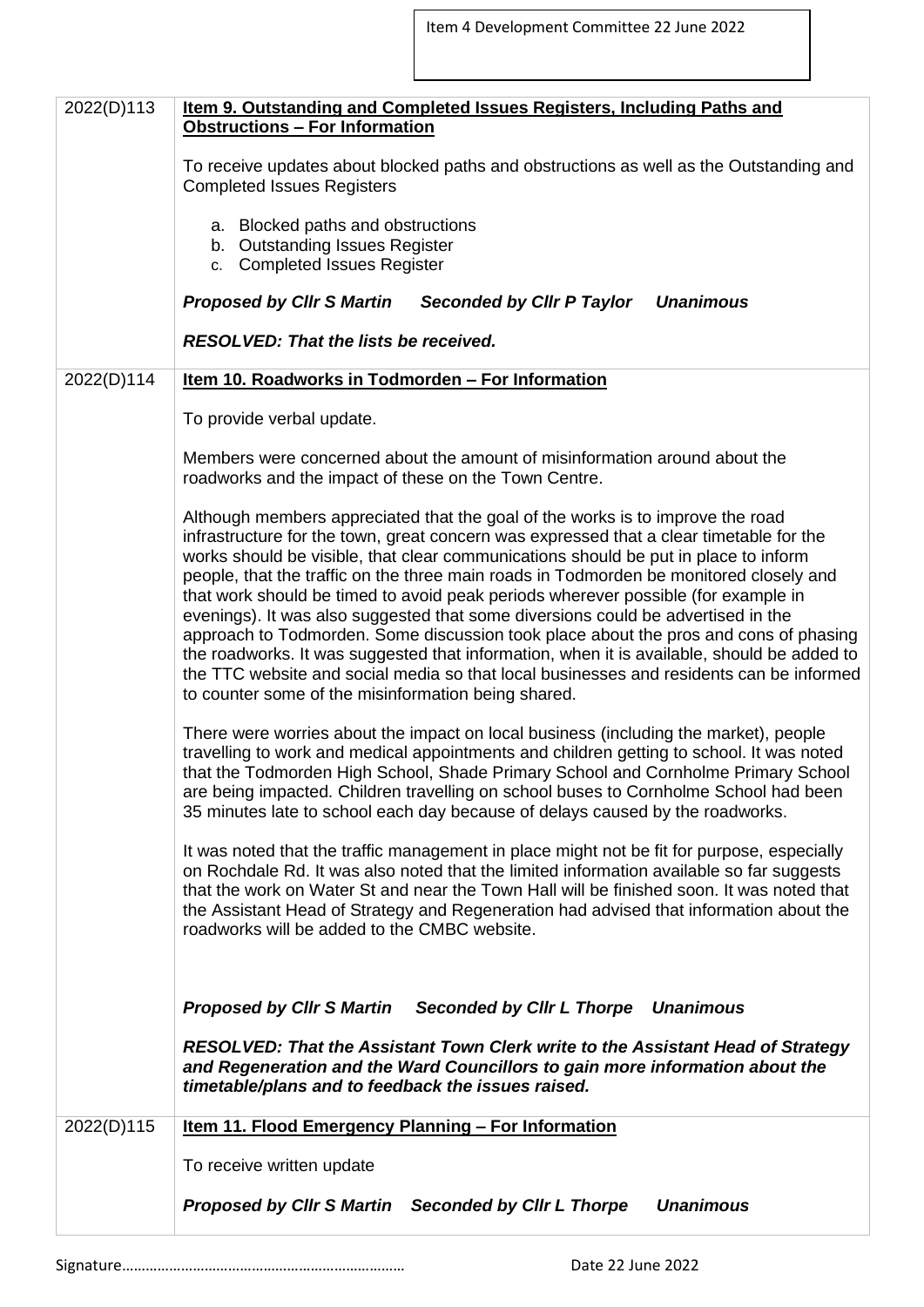Item 4 Development Committee 22 June 2022

|            | <b>RESOLVED: That the Development Committee approve the plan and that the</b><br>Assistant Town Clerk request that this be added to the agenda of the next full Town<br><b>Council meeting</b>                                                                                                                                                                                                                                                                                                                                    |
|------------|-----------------------------------------------------------------------------------------------------------------------------------------------------------------------------------------------------------------------------------------------------------------------------------------------------------------------------------------------------------------------------------------------------------------------------------------------------------------------------------------------------------------------------------|
| 2022(D)116 | Item 12. Flooding Related Issues - For Information                                                                                                                                                                                                                                                                                                                                                                                                                                                                                |
|            | To provide verbal update on flooding issues in Todmorden                                                                                                                                                                                                                                                                                                                                                                                                                                                                          |
|            | <b>Planning Application for Derdale St</b><br>a.<br>Sandholme Mill<br>b.                                                                                                                                                                                                                                                                                                                                                                                                                                                          |
|            | The Assistant Town Clerk advised that there had been no news.                                                                                                                                                                                                                                                                                                                                                                                                                                                                     |
| 2022(D)117 | <u>Item 13. The Status of Traffic Issues in Cornholme - For Information</u>                                                                                                                                                                                                                                                                                                                                                                                                                                                       |
|            | To receive a verbal/written update about actions concerning traffic issues in Cornholme.                                                                                                                                                                                                                                                                                                                                                                                                                                          |
|            | CIIr K White advised that arrangements will be in place to improve the bus access<br>provision for Cornholme School in time for the September term.                                                                                                                                                                                                                                                                                                                                                                               |
|            | There was considerable discussion about the traffic issues in Cornholme. It was noted<br>that the trees at the Manse had been trimmed. Members were at a loss to understand<br>why a zebra crossing cannot be added from the recreation ground as the crossing at Aldi<br>is in a difficult position and yet has still gone ahead. Concern was expressed that police<br>information about road closures because of accidents is not being received by CMBC. It<br>was noted that WYCA have the Horizon database on road closures. |
|            | <b>Proposed by Cllr P Taylor</b><br><b>Seconded by Cllr K White</b><br><b>Unanimous</b>                                                                                                                                                                                                                                                                                                                                                                                                                                           |
|            | RESOLVED: That Cllr K White be thanked for his work on the school bus access<br>issue for Cornholme School.                                                                                                                                                                                                                                                                                                                                                                                                                       |
|            | RESOLVED: That the Assistant Town Clerk set up a public meeting in Cornholme<br>(at Cornholme School) to discuss the traffic issues in Cornholme. This is to include<br>representatives from CMBC and the police.                                                                                                                                                                                                                                                                                                                 |
| 2022(D)118 | Item 14. Speeding on Stansfield Hall Road-For Information                                                                                                                                                                                                                                                                                                                                                                                                                                                                         |
|            | To receive verbal update.                                                                                                                                                                                                                                                                                                                                                                                                                                                                                                         |
|            | The Assistant Town Clerk reported that this had been reported to the Upper Valley<br>Coordinator for speed checks to be done.                                                                                                                                                                                                                                                                                                                                                                                                     |
|            | <b>Proposed by CIIr S Martin</b><br><b>Unanimous</b><br><b>Seconded by Cllr L Thorpe</b>                                                                                                                                                                                                                                                                                                                                                                                                                                          |
|            | <b>RESOLVED: To receive update</b>                                                                                                                                                                                                                                                                                                                                                                                                                                                                                                |
| 2022(D)119 | <u>Item 15. Centre Vale Park – for Information</u>                                                                                                                                                                                                                                                                                                                                                                                                                                                                                |
|            | To provide verbal/written update from Cllr P Taylor                                                                                                                                                                                                                                                                                                                                                                                                                                                                               |
|            | It was noted that work was going ahead to improve the park and that, in particular, the<br>bowling greens were in very good condition.                                                                                                                                                                                                                                                                                                                                                                                            |
|            | It was noted that the park is not how it was thirty years ago because the budget is not<br>available.                                                                                                                                                                                                                                                                                                                                                                                                                             |
|            | <b>Proposed by Cllr S Martin</b><br><b>Seconded by Cllr P Taylor</b><br><b>Unanimous</b>                                                                                                                                                                                                                                                                                                                                                                                                                                          |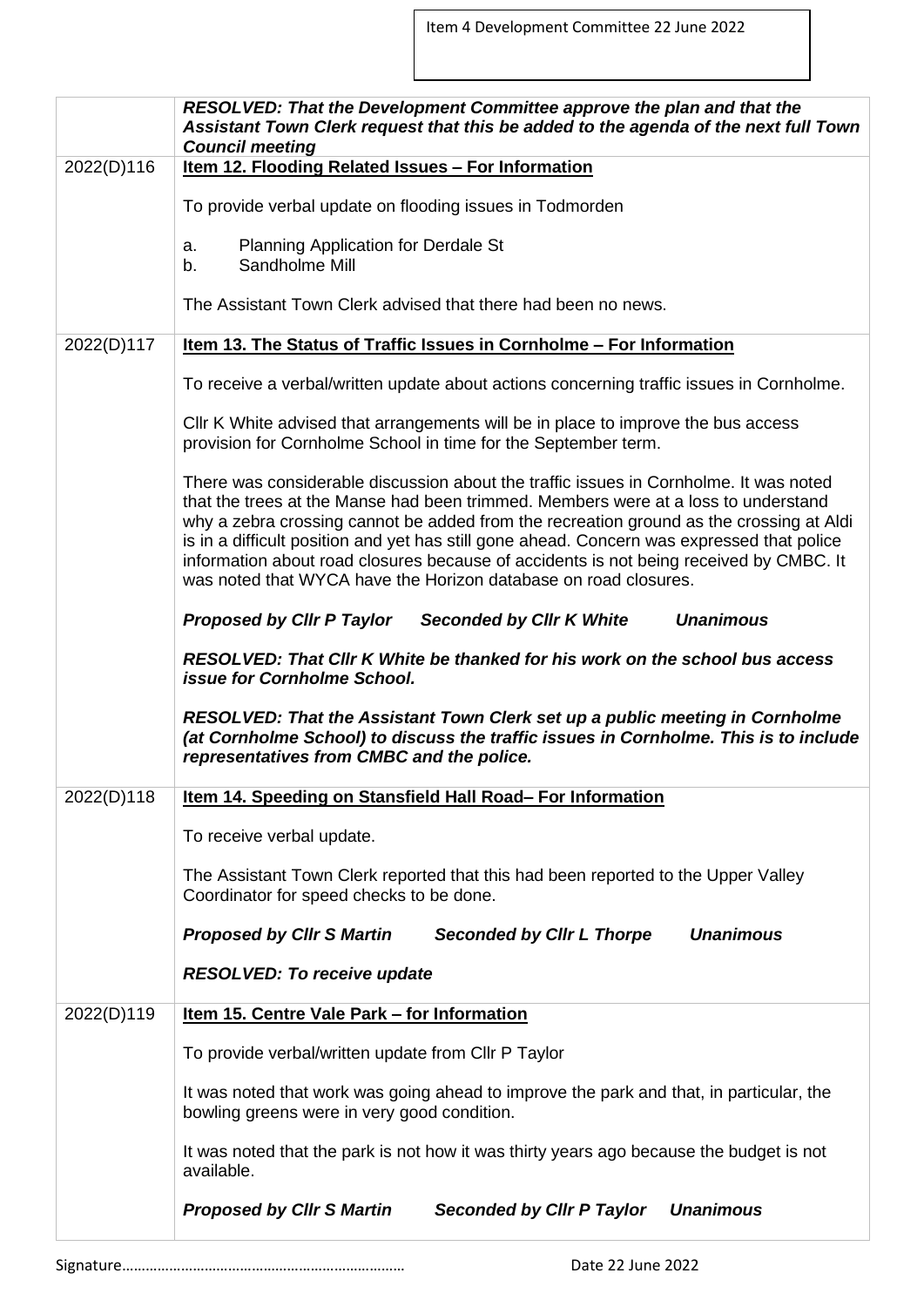|            | <b>RESOLVED: To receive the update.</b>                                                                                                                                                                                                                                                                               |
|------------|-----------------------------------------------------------------------------------------------------------------------------------------------------------------------------------------------------------------------------------------------------------------------------------------------------------------------|
| 2022(D)120 | <u>Item 16. Tipside - For Information</u>                                                                                                                                                                                                                                                                             |
|            | To receive verbal update.                                                                                                                                                                                                                                                                                             |
|            | The Assistant Town Clerk reported that CMBC Planning had advised that they have not<br>received a planning application for a tip at Tipside.                                                                                                                                                                          |
|            | <b>Unanimous</b><br><b>Proposed by CIIr S Martin</b><br><b>Seconded by Cllr the Revd G Kent</b>                                                                                                                                                                                                                       |
|            | RESOLVED: That the update be received.                                                                                                                                                                                                                                                                                |
| 2022(D)121 | Item 17. Hollins Mill - for Information                                                                                                                                                                                                                                                                               |
|            | To receive a verbal update                                                                                                                                                                                                                                                                                            |
|            | Members noted that a small area of the weaving shed at Hollins Mill is subject to planning<br>enforcement and that no action can be taken about the UVPC windows in the two-storey<br>building. Work is still underway to determine whether there is a risk of increased flooding<br>in the car park at Hollins Mill. |
|            | <b>Unanimous</b><br><b>Proposed by Cllr S Martin</b><br><b>Seconded by Cllr P Taylor</b>                                                                                                                                                                                                                              |
|            | <b>RESOLVED: To receive the update</b>                                                                                                                                                                                                                                                                                |
| 2022(D)122 | Item 18. Unsightly area near Station Approach in Portsmouth - For Information                                                                                                                                                                                                                                         |
|            | To receive verbal update                                                                                                                                                                                                                                                                                              |
|            | The Assistant Town Clerk reported that the Community Safety team were investigating<br>this issue.                                                                                                                                                                                                                    |
|            | <b>Seconded by Cllr</b><br><b>Unanimous</b><br><b>Proposed by CIIr S Martin</b>                                                                                                                                                                                                                                       |
|            | <b>RESOLVED: To receive the update.</b>                                                                                                                                                                                                                                                                               |
| 2022(D)123 | Item 19. Land opposite the Roebuck Pub in Portsmouth/entrance to the Town - For<br><b>Information</b>                                                                                                                                                                                                                 |
|            | To receive verbal update.                                                                                                                                                                                                                                                                                             |
|            | The Assistant Town Clerk reported that she had not received a reply from the CMBC<br>Volunteer Coordinator about this but would chase again.                                                                                                                                                                          |
|            | Proposed by Cllr S Martin Seconded by Cllr K White Unanimous                                                                                                                                                                                                                                                          |
|            | <b>RESOLVED: To receive the update.</b>                                                                                                                                                                                                                                                                               |
| 2022(D)124 | Item 20. Frostholme Mill - For Information                                                                                                                                                                                                                                                                            |
|            | To receive verbal update                                                                                                                                                                                                                                                                                              |
|            | The Assistant Town Clerk reported that Network Rail had responded to the letter sent<br>about the possibility of there being a feasibility study about a new railway station in<br>Cornholme. Their advice had been to request that the letter be sent to the Department of<br>Transport which has NOW been done.     |